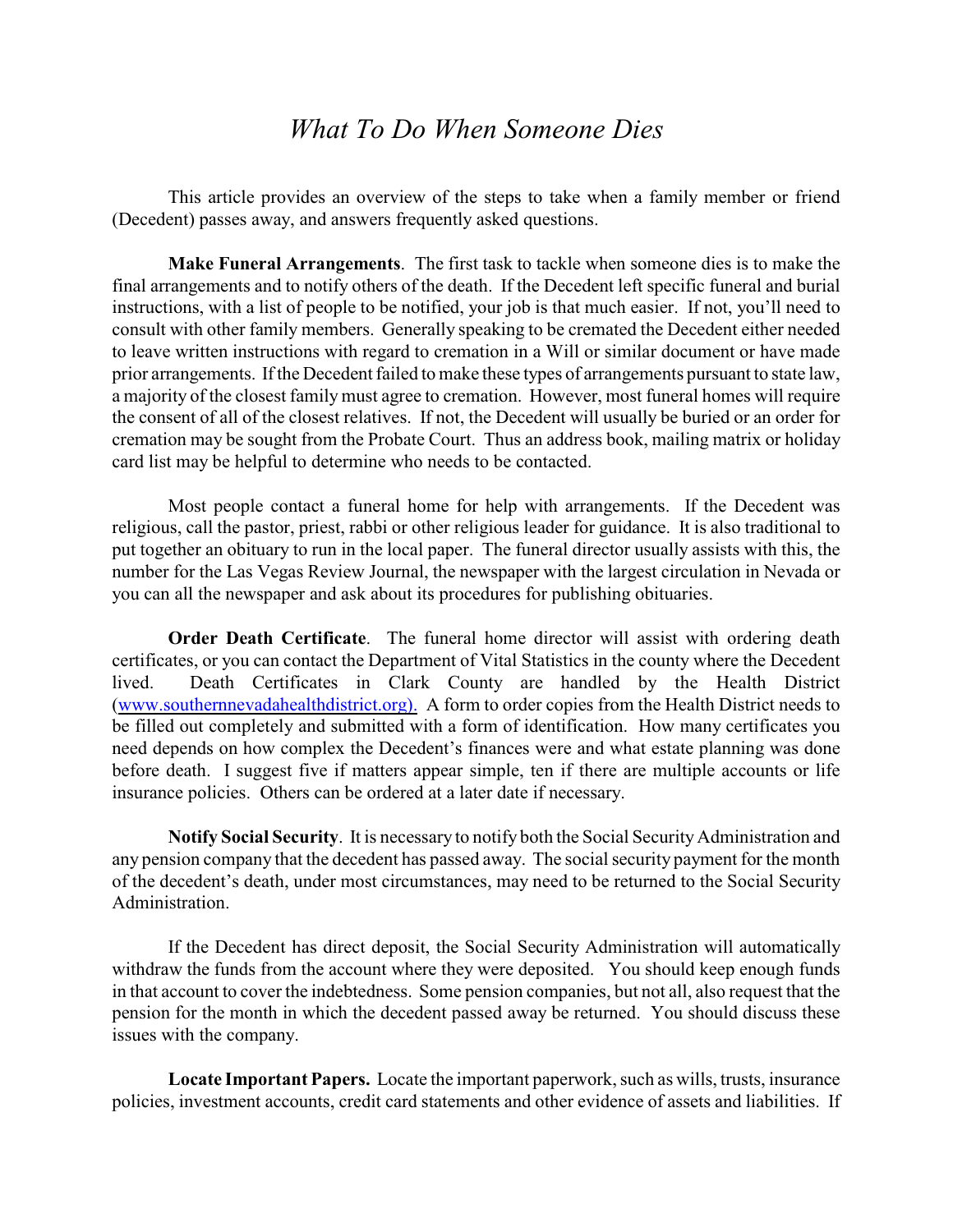## *What To Do When Someone Dies*

the Decedent had financial advisers, such as an accountant, attorney, or insurance agent, you should contact them and ask if any matters need to be taken care of immediately.

**Determine Who Has Responsibility.** The responsibility for handling as estate falls on whomever is named the personal representative in the decedent's will. If there is a trust, the responsibility falls on the successor trustee for assets titled in the trust. If there is no will or trust, then the Nevada Revised Statutes set forth which family members have priority to serve as the personal representative. The person named is responsible for locating all assets, making sure creditors are paid, tax returns are filed, and assets are distributed. Under Nevada law, if no one is named in the Will, the personal representative must be a Nevada resident or serve as a Co-Personal Representative with a Nevada resident. This is usuallythe person who will investigate what benefits or insurance proceeds, if any, are owed to any named beneficiaries. If you are the person selected and don't feel up to the task, you can decline. But remember that you are allowed to hire professional help. If you proceed, you probably should have a professional help you.

**Change Mail**. To help determine assets and liabilities, the Personal Representative/Trustee should complete a change of address form with the United States Postal Service so that he or she receives the decedent's mail.

**Secure the Tangible Property.** The Personal Representative/Trustee should take steps to secure tangible property, such as silverware, furniture, or artwork. The Personal Representative/Trustee will need to determine accurate values, which may require appraisals.

**Determine If Assets Have Named Beneficiaries.** Many types of financial accounts can have a payable on death beneficiary or transfer on death designation. These accounts will pass directly to the named beneficiary without the need for probate. The named beneficiary should send the death certificate and a letter of instruction directly to the financial institution with instructions on distribution. For real property with a beneficiary deed recorded on the property, one of the named beneficiaries should record an Affidavit of Death of Grantor along with a certified death certificate.

IRA's, annuities, and life insurance policies frequently have a named beneficiary, and will pass directly to the named beneficiary without the need for probate. The named beneficiary should present a certified death certificate and a letter of instructions directly to the financial institution with instructions of distribution. If the named beneficiary is deceased, or there is no named beneficiary, then the asset would be subject to the probate process.

**Handle Property In Joint Tenancy.** Assets held in joint tenancy pass directly to the surviving joint tenant or joint tenants without the need for probate. A surviving joint tenant should take steps to remove the name of the Decedent from the asset. For real property, a surviving joint tenant should have prepared and recorded an Affidavit Terminating Joint Tenancy. For bank accounts, a surviving joint tenant should present a certified death certificate to the bank and request removal of the deceased joint tenant. Alternatively, the account maybe closed and all the proceeds withdrawn. For vehicles, the surviving joint tenant should present a certified death certificate to the